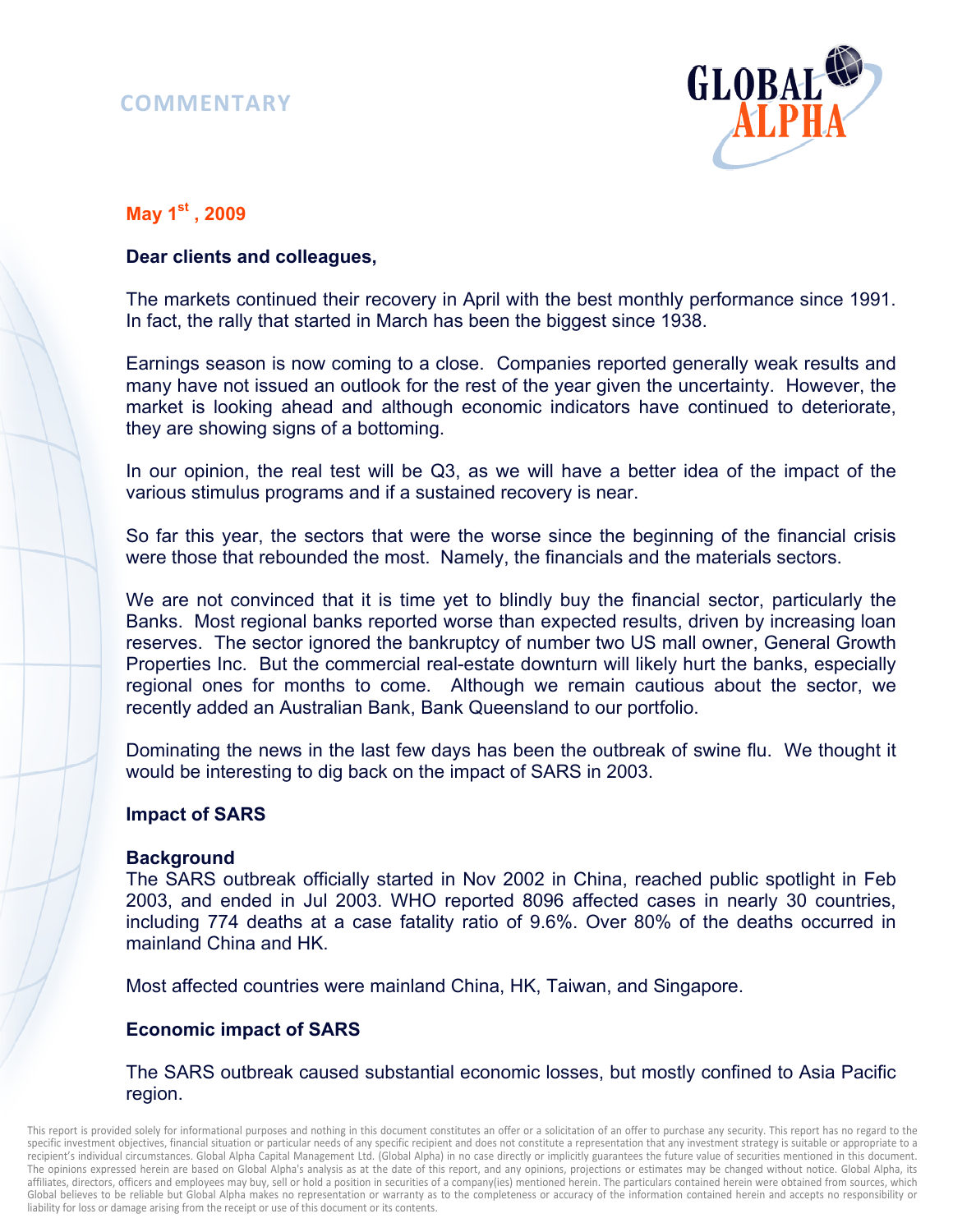

According to the Asian Development Bank, the cost of SARS in the East and Southeast Asia was about \$18 billion or 0.6% of 2003 GDP. Both Singapore and HK slipped into recession in 2003. HK's economy shrank 2.6% and Singapore's by 2% in the first half of 2003.

Most affected sectors were tourism, transportation (particularly airlines), and retailing, due to loss in inbound traffic, reduced consumer spending, and caution in business investment.

- •Tourism revenue in affected Asian countries lost nearly \$15B or 0.5% of GDP.
- •Tourist arrivals dropped 20%-70% in April 2003 in the most affected economies, while others in Asia also saw declines of 15-35%.
- •Retail sales in affected Asian countries were down 5%-10% in early 2003.

#### **Markets reaction to SARS**

The SARS outbreak gave a temporary shock to the broad stock markets, but it was the Asian markets that were under bigger and longer pressure. US and European markets bottomed after a month, and Asian markets 3 months. Here are a few turning points.

- •Feb 26 2003: SARS first came into public spotlight. The global market started to fall a few days later.
- •Mar 12, 2003: WHO issued a global alert. US (e.g. SPX) and European market (e.g. SX5E) began to recover after dropping 2.8% and 10.2% respectively since Feb 26. HK and other Asian markets continued to fall due to continuing Sars spread in the region.
- •Apr 28, 2003: WHO removed Vietnam from the list of SARS affected areas, making it the first country to contain SARS successfully. Asian markets started a long run uptrend till late 2007. From Feb 26 to Apr 25 2003, HK market lost 7.8%, Singapore 7%, and Shanghai 1.7%.

Jun 23, 2003: WHO removed HK from the list of SARS affected areas. HK airline, hotel and retail industries started to outperform HSI.

2003 market performance: HK 34%, Singapore 33%, Shanghai 10%, SPX 22%, SX5E 9%.

As we close this week, we would like to mention that Jones Lang Lasalle (NYSE: JLL), one of our biggest holdings has been named to The Ethisphere Institute's World's Most Ethical Companies list for 2009. The list recognizes 99 companies from around the world in 35 different industries for their commitment to ethical business practices. Jones Lang LaSalle has been named to the list for the second year in a row and is the only firm from the real estate industry to be included.

This report is provided solely for informational purposes and nothing in this document constitutes an offer or a solicitation of an offer to purchase any security. This report has no regard to the specific investment objectives, financial situation or particular needs of any specific recipient and does not constitute a representation that any investment strategy is suitable or appropriate to a recipient's individual circumstances. Global Alpha Capital Management Ltd. (Global Alpha) in no case directly or implicitly guarantees the future value of securities mentioned in this document. The opinions expressed herein are based on Global Alpha's analysis as at the date of this report, and any opinions, projections or estimates may be changed without notice. Global Alpha, its affiliates, directors, officers and employees may buy, sell or hold a position in securities of a company(ies) mentioned herein. The particulars contained herein were obtained from sources, which Global believes to be reliable but Global Alpha makes no representation or warranty as to the completeness or accuracy of the information contained herein and accepts no responsibility or liability for loss or damage arising from the receipt or use of this document or its contents.